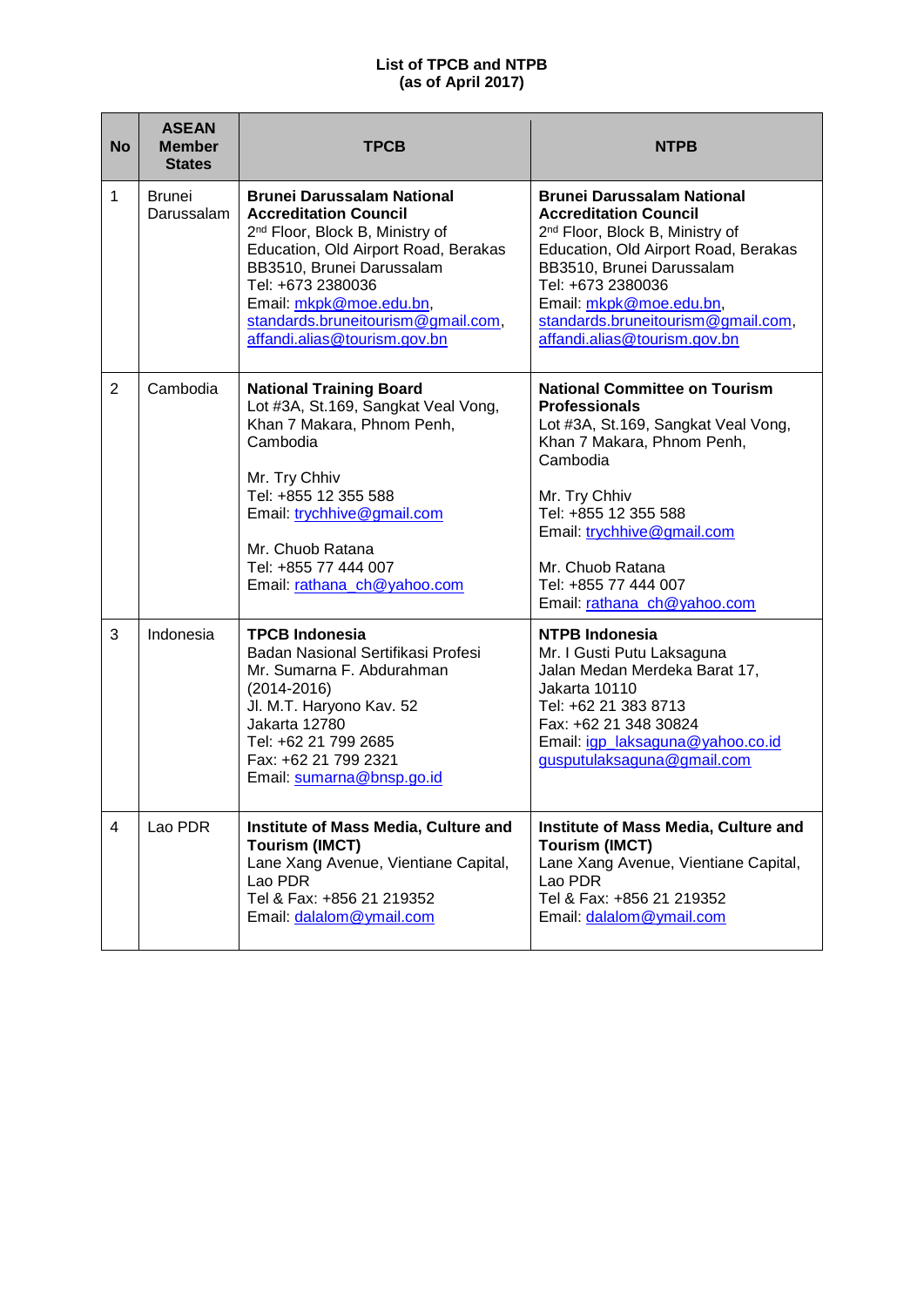| <b>No</b> | <b>ASEAN</b><br><b>Member</b><br><b>States</b> | <b>TPCB</b>                                                                                                                                                                                                                                                                                                                                                                                                                                                                                                                                                                                                                                                      | <b>NTPB</b>                                                                                                                                                                                                                                                                                                                                                                                                                                                                                                                                                                                                                                                      |
|-----------|------------------------------------------------|------------------------------------------------------------------------------------------------------------------------------------------------------------------------------------------------------------------------------------------------------------------------------------------------------------------------------------------------------------------------------------------------------------------------------------------------------------------------------------------------------------------------------------------------------------------------------------------------------------------------------------------------------------------|------------------------------------------------------------------------------------------------------------------------------------------------------------------------------------------------------------------------------------------------------------------------------------------------------------------------------------------------------------------------------------------------------------------------------------------------------------------------------------------------------------------------------------------------------------------------------------------------------------------------------------------------------------------|
| 5         | Malaysia                                       | Datin Sri Norfaliza Ismail<br>Senior Principal Assistant Secretary<br><b>Industry Development Division</b><br>Ministry of Tourism and Culture<br>Malaysia<br>Level 14, No. 2, Tower 1, Jalan P5/6,<br>Precinct 5<br>62200 Putrajaya, Malaysia.<br>Tel $: +608 - 88917474$<br>Faks : $+603 - 88917470$<br>E-mail: norfaliza@motac.gov.my<br>Mr. Chong Wai Kit<br>Senior Assistant Secretary<br><b>Industry Development Division</b><br>Ministry of Tourism and Culture<br>Malaysia<br>Level 14, No. 2, Tower 1, Jalan P5/6,<br>Precinct 5<br>62200 Putrajaya, Malaysia.<br>Tel : +608 - 8891 7469<br>Faks : $+603 - 88917470/7473$<br>E-mail: waikit@motac.gov.my | Datin Sri Norfaliza Ismail<br>Senior Principal Assistant Secretary<br><b>Industry Development Division</b><br>Ministry of Tourism and Culture<br>Malaysia<br>Level 14, No. 2, Tower 1, Jalan P5/6,<br>Precinct 5<br>62200 Putrajaya, Malaysia.<br>$: +608 - 88917474$<br>Tel<br>Faks: $+603 - 88917470$<br>E-mail: norfaliza@motac.gov.my<br>Mr. Chong Wai Kit<br>Senior Assistant Secretary<br><b>Industry Development Division</b><br>Ministry of Tourism and Culture<br>Malaysia<br>Level 14, No. 2, Tower 1, Jalan P5/6,<br>Precinct 5<br>62200 Putrajaya, Malaysia.<br>Tel : +608 - 8891 7469<br>Faks: +603 - 8891 7470/7473<br>E-mail: waikit@motac.gov.my |
|           |                                                |                                                                                                                                                                                                                                                                                                                                                                                                                                                                                                                                                                                                                                                                  |                                                                                                                                                                                                                                                                                                                                                                                                                                                                                                                                                                                                                                                                  |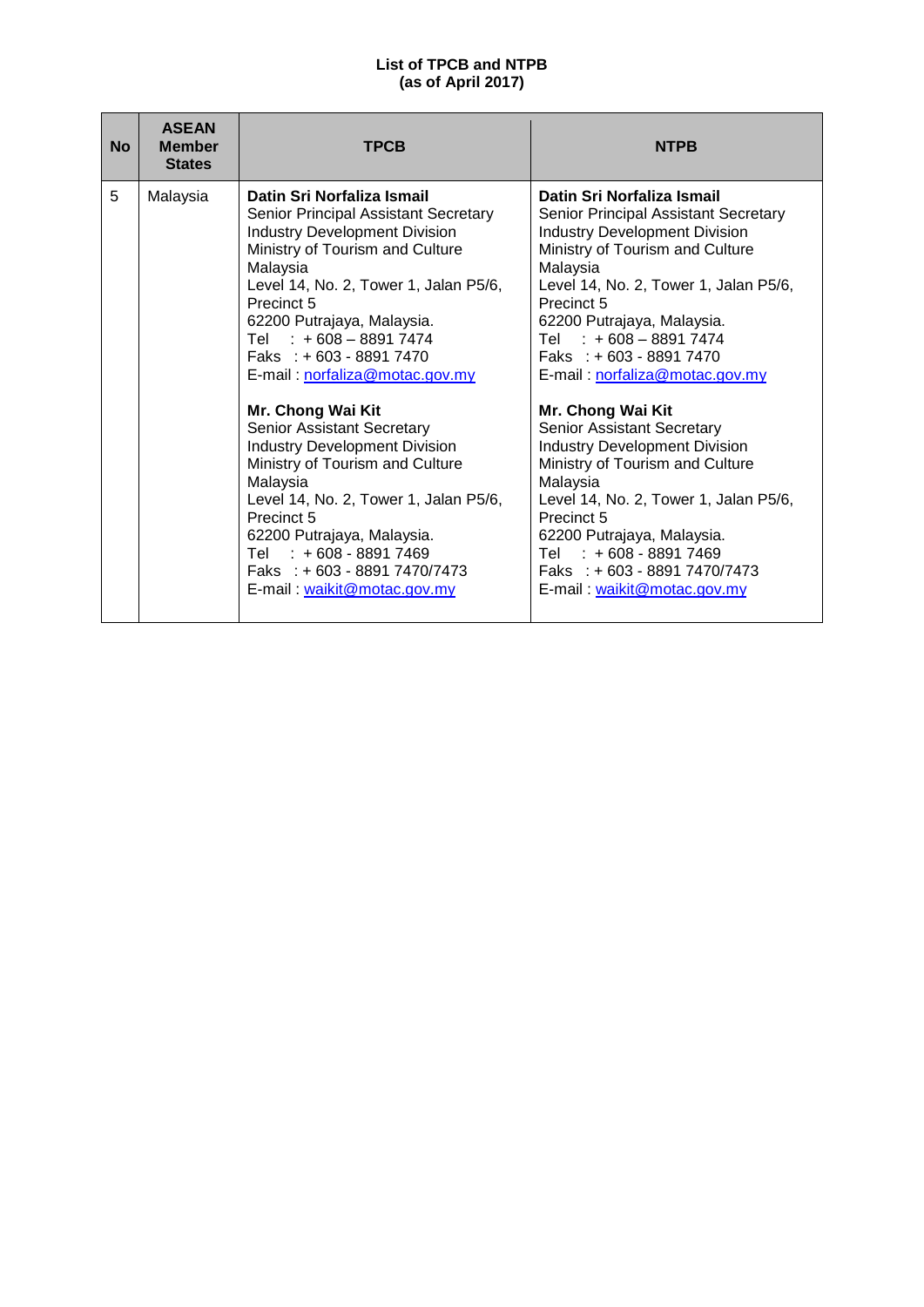| <b>No</b>      | <b>ASEAN</b><br><b>Member</b><br><b>States</b> | <b>TPCB</b>                                                                                                                                                                                                                                                                                                                                                                                                                                                                                                                                                                                                                                                                                                                                                                                                                                                                                                                                                                                                                                              | <b>NTPB</b>                                                                                                                                                                                                                                                                                                                                                                                                                                                                                                                                                                                                                                                                                                                                                                                                                                          |
|----------------|------------------------------------------------|----------------------------------------------------------------------------------------------------------------------------------------------------------------------------------------------------------------------------------------------------------------------------------------------------------------------------------------------------------------------------------------------------------------------------------------------------------------------------------------------------------------------------------------------------------------------------------------------------------------------------------------------------------------------------------------------------------------------------------------------------------------------------------------------------------------------------------------------------------------------------------------------------------------------------------------------------------------------------------------------------------------------------------------------------------|------------------------------------------------------------------------------------------------------------------------------------------------------------------------------------------------------------------------------------------------------------------------------------------------------------------------------------------------------------------------------------------------------------------------------------------------------------------------------------------------------------------------------------------------------------------------------------------------------------------------------------------------------------------------------------------------------------------------------------------------------------------------------------------------------------------------------------------------------|
| 6              | Myanmar                                        | <b>Mr. Tint Thwin</b><br><b>Director General</b><br>Directorate of Hotels and Tourism<br>Ministry of Hotels and Tourism<br>Tel: 95-67-406406<br>Fax: 95-67-406405<br>E-mail: dg.dht@mptmail.net.mm,<br>tourismmyanmar.org@gmail.com<br><b>Mrs. Khin Than Win</b><br><b>Director for Tourism Promotion</b><br>Ministry of Hotels and Tourism<br>Tel: 95-67-406129/406130<br>Fax: 95-67-406057<br>E-mail: dg.dht@mptmail.net.mm<br>Mr. Khin Maung Lwin<br>Principal<br><b>Asian Masters</b><br>English Language and Hotel<br>Management Institute<br>Tel: +959 73162721, 73050603<br>Fax: +951 577532<br>Website: www.jobformyanmar.com<br>270 Anawrahta Road (Between 28th &<br>Shwebonta Street), Mahuyar Condo,<br>Pabedan Township, Yangon, Myanmar<br>Email: kml1983.a@gmail.com<br>Ms. Nay Yi Aung<br>Principal<br>Hospitality Management Academy Star<br><b>Resources</b><br>#267, Room 302, Pyay Road, San<br>Chaung Township, Yangon, Myanmar<br>Mobile: +959 554666<br>Office: ++951 523623<br>Fax: +951 523200<br>Email: nyaung@stareources.com | <b>Mr. Tint Thwin</b><br><b>Director General</b><br>Directorate of Hotels and Tourism<br>Ministry of Hotels and Tourism<br>Tel: 95-67-406406<br>Fax: 95-67-406405<br>E-mail: dg.dht@mptmail.net.mm,<br>tourismmyanmar.org@gmail.com<br>Mr. Tin Tun Aung<br>Director<br><b>Tourism Regulation Department</b><br>Directorate of Hotels and Tourism<br>Ministry of Hotels and Tourism<br>Tel: 95-67-406462<br>Fax: 95-67-406131<br>E-mail: dg.dht@mptmail.net.mm,<br>trd.trd2012@gmail.com<br><b>Mr. Khin Maung Lwin</b><br>Principal<br><b>Asian Masters</b><br>English Language and Hotel<br>Management Institute<br>Tel: +959 73162721, 73050603<br>Fax: +951 577532<br>Website: www.jobformyanmar.com<br>270 Anawrahta Road (Between 28th &<br>Shwebonta Street), Mahuyar Condo,<br>Pabedan Township, Yangon, Myanmar<br>Email: kml1983.a@gmail.com |
| $\overline{7}$ | Philippines                                    | Ms. Imelda B. Taganas<br><b>Executive Director</b><br><b>Technical Education and Skill</b><br>Development Authority (TESDA)<br>Email: <i>ibtaganas@tesda.gov.ph</i><br><b>Mrs. Maria Rica Bueno</b><br>Director, Office of Tourism Standards<br>and Regulations<br>Philippines Department of Tourism<br>Email: rcbueno@tourism.gov.ph                                                                                                                                                                                                                                                                                                                                                                                                                                                                                                                                                                                                                                                                                                                    | Ms. Ma. Christina G. Aquino<br>Chairperson<br>Tourism Industry Board Foundation, Inc<br>(TIBFI)<br>Email:<br>secretariat@tourismindustryboard.org,<br>christina.aquino@lpu.edu.ph<br><b>Mrs. Maria Rica Bueno</b><br>Director, Office of Tourism Standards<br>and Regulations<br>Philippines Department of Tourism<br>Email: rcbueno@tourism.gov.ph                                                                                                                                                                                                                                                                                                                                                                                                                                                                                                  |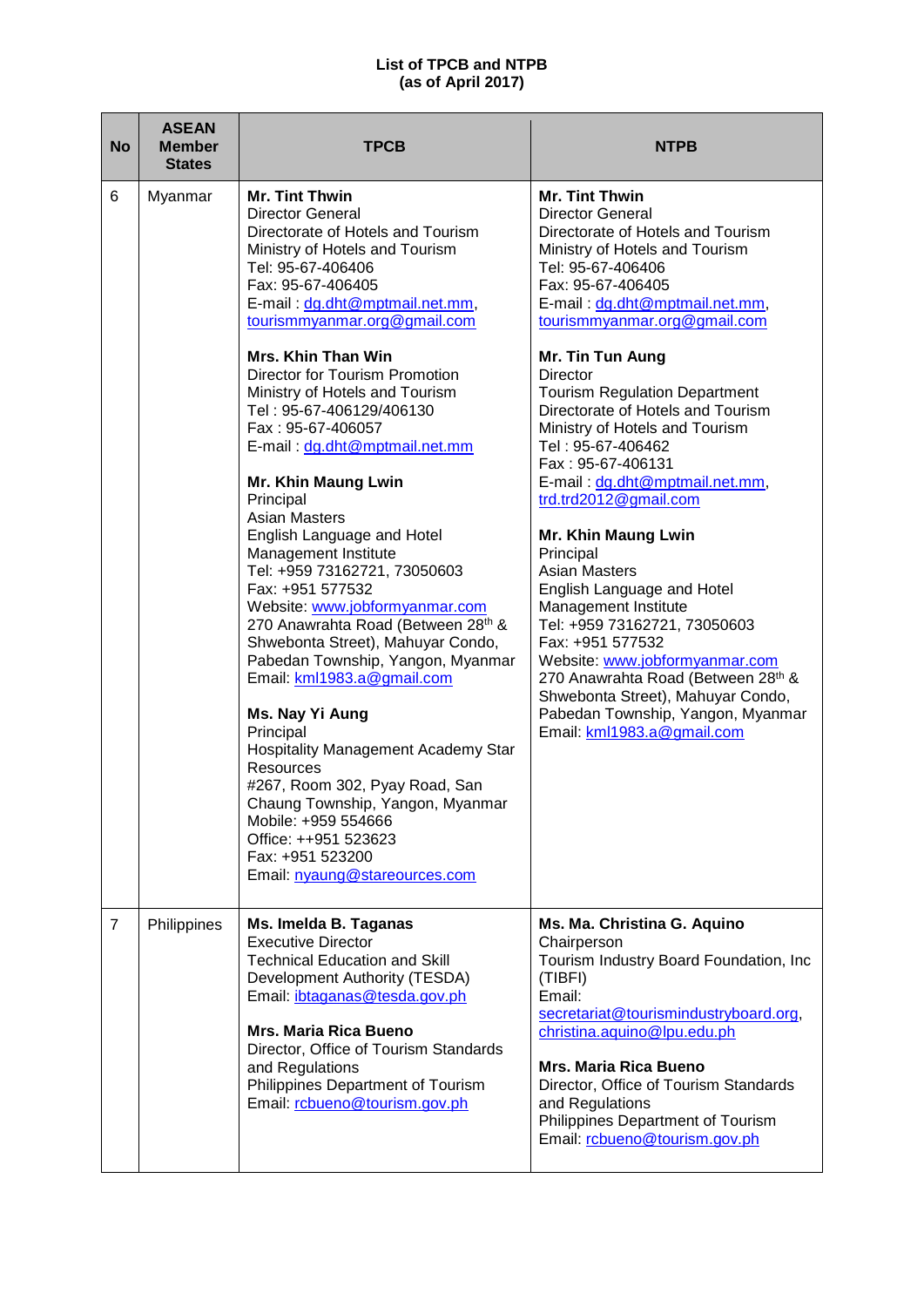| <b>No</b> | <b>ASEAN</b><br><b>Member</b><br><b>States</b> | <b>TPCB</b>                                                                                                                                                                                                                                                                                                                                                                                                                                                                                                              | <b>NTPB</b>                                                                                                                                                                                                                                                                                                                                                                                                                                                                                                |
|-----------|------------------------------------------------|--------------------------------------------------------------------------------------------------------------------------------------------------------------------------------------------------------------------------------------------------------------------------------------------------------------------------------------------------------------------------------------------------------------------------------------------------------------------------------------------------------------------------|------------------------------------------------------------------------------------------------------------------------------------------------------------------------------------------------------------------------------------------------------------------------------------------------------------------------------------------------------------------------------------------------------------------------------------------------------------------------------------------------------------|
| 8         | Singapore                                      | Ms. Samantha Seah<br>Assistant Director, Sector Manpower<br>Development<br>Policy & Planning Group<br>Singapore Tourism Board<br>Address: Tourism Court, 1 Orchard<br>Spring Lane, Singapore 247729<br>Email: samantha_seah@stb.gov.sg<br>Ms. Jaz Loo<br>Manager, Planning & International<br><b>Relations</b><br><b>International Group</b><br>Singapore Tourism Board<br>Address: Tourism Court, 1 Orchard<br>Spring Lane, Singapore 247729<br>Tel: (65) 6831 3611<br>Fax: (65) 6734 9423<br>Email: jaz_loo@stb.gov.sg | Ms. Samantha Seah<br>Assistant Director, Sector Manpower<br>Development<br>Policy & Planning Group<br>Singapore Tourism Board<br>Address: Tourism Court, 1 Orchard<br>Spring Lane, Singapore 247729<br>Email: samantha_seah@stb.gov.sg<br>Ms. Jaz Loo<br>Manager, Planning & International<br>Relations<br>International Group<br>Singapore Tourism Board<br>Address: Tourism Court, 1 Orchard<br>Spring Lane, Singapore 247729<br>Tel: (65) 6831 3611<br>Fax: (65) 6734 9423<br>Email: jaz_loo@stb.gov.sg |